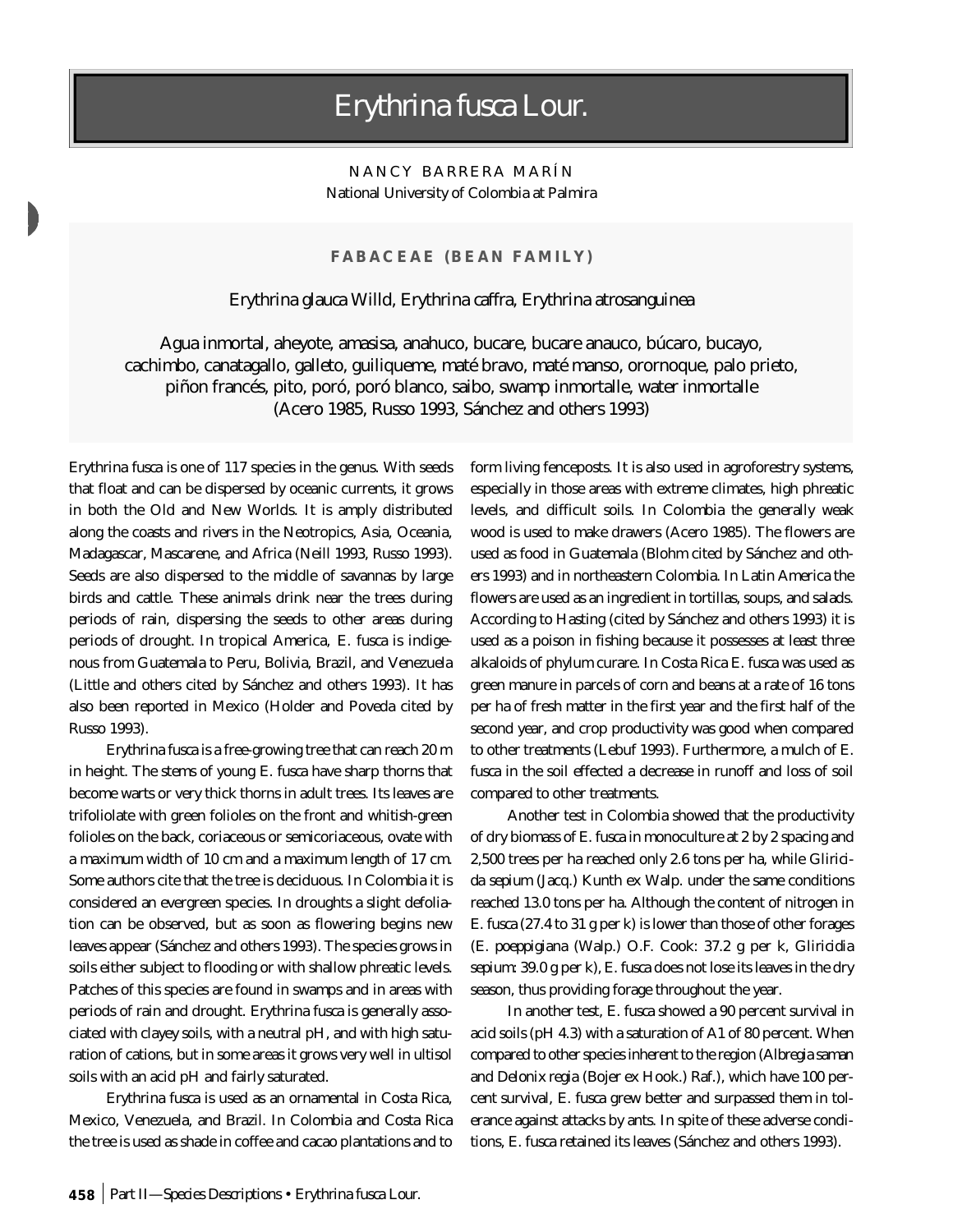The tree's salmon-colored inflorescence has complete flowers that group in hanging racemes. When the collapsed pods ripen, they twist on their central axes, freeing coffee-colored seeds with black longitudinal stripes. *Erythrina fusca* seeds average about 2,250 per kg.

Most of the *Erythrina* species are easily disseminated through seeds and through cuttings. The soft seedcoat facilitates germination and if the seeds are submerged for 24 hours in water at room temperature, germination is accelerated. Tests in seedbeds showed germination rates of 95 percent for *E. fusca* using seeds stored for 1 year in a cold chamber at 5 °C with a relative humidity of 30 to 40 percent (Viguez and Camacho 1993) or for fresh seeds planted in a medium made up to 50 percent soil and 50 percent sand (Sánchez and others 1993).

Vegetative dissemination is very successful with 2-yearold cuttings 1.5 m long. A 90 percent success rate in the establishment of *E. fusca* has been reported when incisions 20 to 40 cm from the bottom cut are made to stimulate root production (Viguez and Camacho 1993). The cuttings of *E. fusca* may be planted immediately or stored for 2 weeks in a cold room or shaded place. Storage must be vertical.

E

Even though a complete study of diseases has not been done, a rust whose causing agent is *Dicheirinia binata* has been documented (Figueiredo and others cited by Sánchez and others 1993).